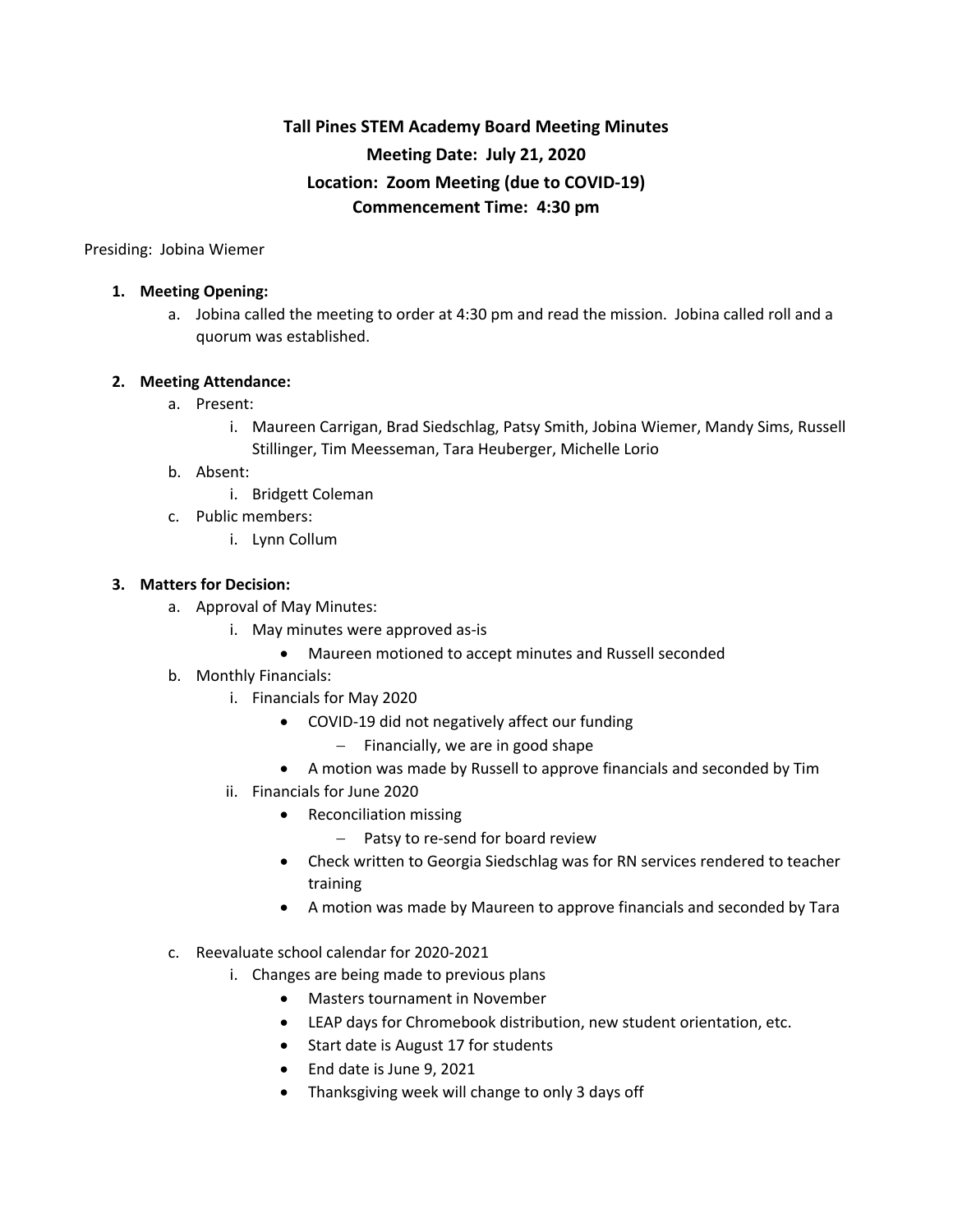- ii. A motion was made by Russell to approve the 2020-2021 school calendar and seconded by Maureen
- d. Approve Back-to-School plan for Academic Year (Brad)
	- i. Plans for Low, Medium, and High risk
	- ii. Virtual model available for anyone not comfortable with school for various reasons
		- Live stream classes being trialed so it is ready for school opening
	- iii. Hybrid groups will be fluid to help carpools, siblings, etc.
	- iv. Cleaning service will come in every afternoon for a deep clean
	- v. Hand sanitizer stations will be in every classroom
	- vi. Planned breaks for hand-washing and hygiene
	- vii. Chosen plan can change at any point before August 17 based on risk report (currently at high)
		- Plan can change on any week while school is in session
	- viii. 11 parents have requested full virtual
	- ix. If a student shows symptoms, entire carpool will be asking to quarantine for 14 days
	- x. Brad will be responsible for contact tracing infected students
	- xi. Detailed plan will be distributed to parents quickly
	- xii. A motion was made by Russell to approve the back-to-school plan and seconded by Maureen
- e. Approve resignation of board member
	- i. Tim Behling has resigned due to conflict of interest as a full-time educator for TPSA
		- Motion to accept resignation was made by Mandy and seconded by Tara
- f. Adjourn to Executive Session:
	- i. Nothing to discuss.

## **4. Matters for Discussion**

- a. Finance Committee Updates:
	- i. No updates from Dr. Carrigan
- b. Principle Siedschlag's evaluation
	- i. Patsy explained that Brad's performance is overall exemplary

## **5. Matters of Noting:**

- a. School/Principal's Update (Brad)
	- i. Construction is coming along nicely
		- Boardwalks are done
		- Construction will be fully done by August 1, despite being a bit behind
- b. Safety and Security of Campus Update
	- i. Numbers and lettering for buildings are ordered

## 6. **Meeting Finalization:**

- a. Review actions to be taken:
	- i. Brad to setup a COVID page on the website for up-to-date information
	- ii. Brad to use auto-call system to communicate with parents